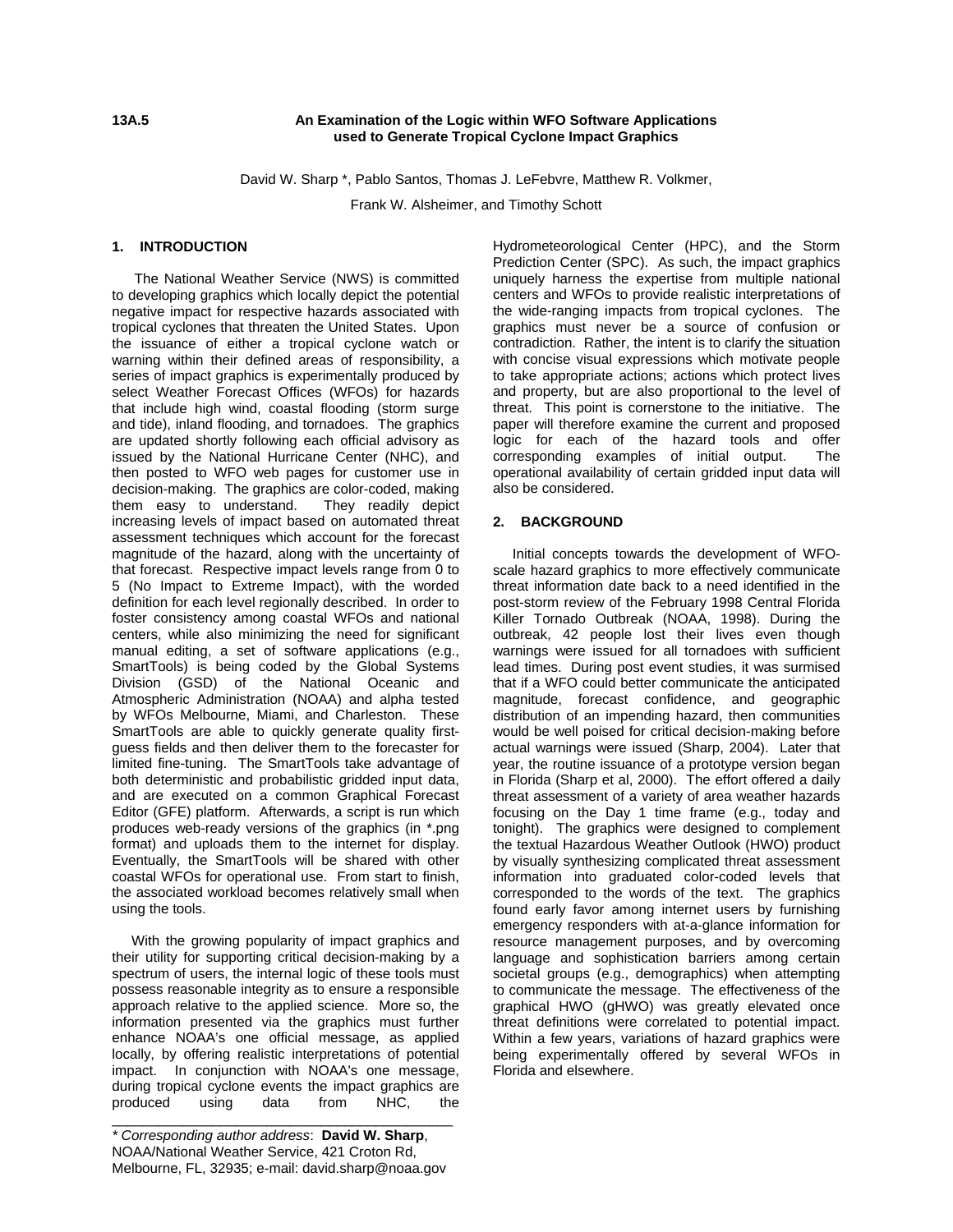Following the mass (record) evacuation in Florida prompted by Hurricane Floyd in 1999, a sister initiative was then pursued. The approach was similar to the gHWO, but provided hazard graphics that complemented the textual Hurricane Local Statement (HLS) instead. Since that time, upon the issuance of a tropical cyclone watch or warning, WFOs along Florida's Atlantic coast have provided graphics complementing the HLS; that is, have provided a gHLS for web users. The fundamental difference between the gHWO and gHLS, to date, is that the gHLS remains event driven (e.g., event triggered) and valid for the remainder of the tropical cyclone event, while the gHWO is schedule driven (e.g., clock triggered) and valid for the specified period. Development of the gHLS has been arduous but rewarding, especially when considering the combined experiences from the 2004-05 hurricane seasons. At the end of each season, experiences are shared at the annual NOAA Hurricane Conference, often prompting vigorous discussion. The gHLS initiative was formalized in 2005 with the formation of the NWS Tropical Cyclone Hazards Team. This team was specifically chartered to harness synergy among respective NWS regions (e.g., NWS Southern, Eastern, and Pacific Regions) in order to realize national coherency and promote seamlessness. Through its leadership, WFO participation has steadily grown, thereby increasing coastal and inland county coverage and widening feedback opportunities. For more information about the Tropical Cyclone Hazards Team and their previous work, see http://www.weather.gov/os/tropical/.

Since its inception, the Tropical Cyclone Hazards Team has addressed a host of challenges from the forecaster's perspective and the user's perspective, alike. One of the target goals has been to deal with the array of misconceptions which surrounds the process of taking complex threat assessment information and translating it into simplified (location-centric) maps denoting potential impact. Indeed, a picture is worth a thousand words. However, the associated *thousand words* must be responsibly accommodated within logical and repeatable generation methods (issuanceto-issuance, forecaster-to-forecaster, WFO-to-WFO, and national center-to-WFO). provision of a mutual set of GFE SmartTools, one for each hazard. The tools are written in meteorological jargon (e.g., functions applied to gridded numerical input), but output graphics are delivered in layman's terms which are relational in nature. In other words, a rigorous threat assessment is performed by executing the tools (e.g., the science perspective), while subsequent interpretation occurs once the graphics are actually posted to the web page next to carefully crafted definitions describing the relative impact (e.g., the social science perspective). In this way, the cause (e.g., the threat of a hazard) and the effect (e.g., the potential impact of a hazard) are both considered. Before the worded definitions can be exacted and finalized for an area, it is paramount to weigh the threat assessment logic contained within each of the tools.

# **3. LOGIC FOR THE HIGH WIND TOOL**

The logic for performing a thorough threat assessment as the basis for generating the High Wind Impact graphic (Figure 1) is perhaps the most advanced of the initiative. Originally, the WFO forecaster manually performed the assessment process. First, the official wind forecast (e.g., radii and swath) from NHC was used to determine the maximum anticipated



**Figure 1**. An example of the experimental Tropical Cyclone High Wind Impact graphic as generated for East Central Florida for Hurricane Frances (2004). This product is available to users whenever a tropical cyclone watch or warning is issued for the local area.

sustained (event) wind speed across the domain of interest. Local adjustments were then included to account for mesoscale contributions from boundaries, terrain altitude, gap winds, windward vs. leeward sides of mountains or islands, decreased friction across large inland lakes, etc.). Finally, subjective considerations regarding uncertainty were applied by utilizing the average error cone for track. Errors in storm size and intensity were factored in too, but with much more difficulty. The result was a broadening of the initial threat area to account for the situational spectrum of reasonable possibilities. The closer in time to landfall, the more the assessment tended toward the deterministic solution. Contrastingly, the farther out in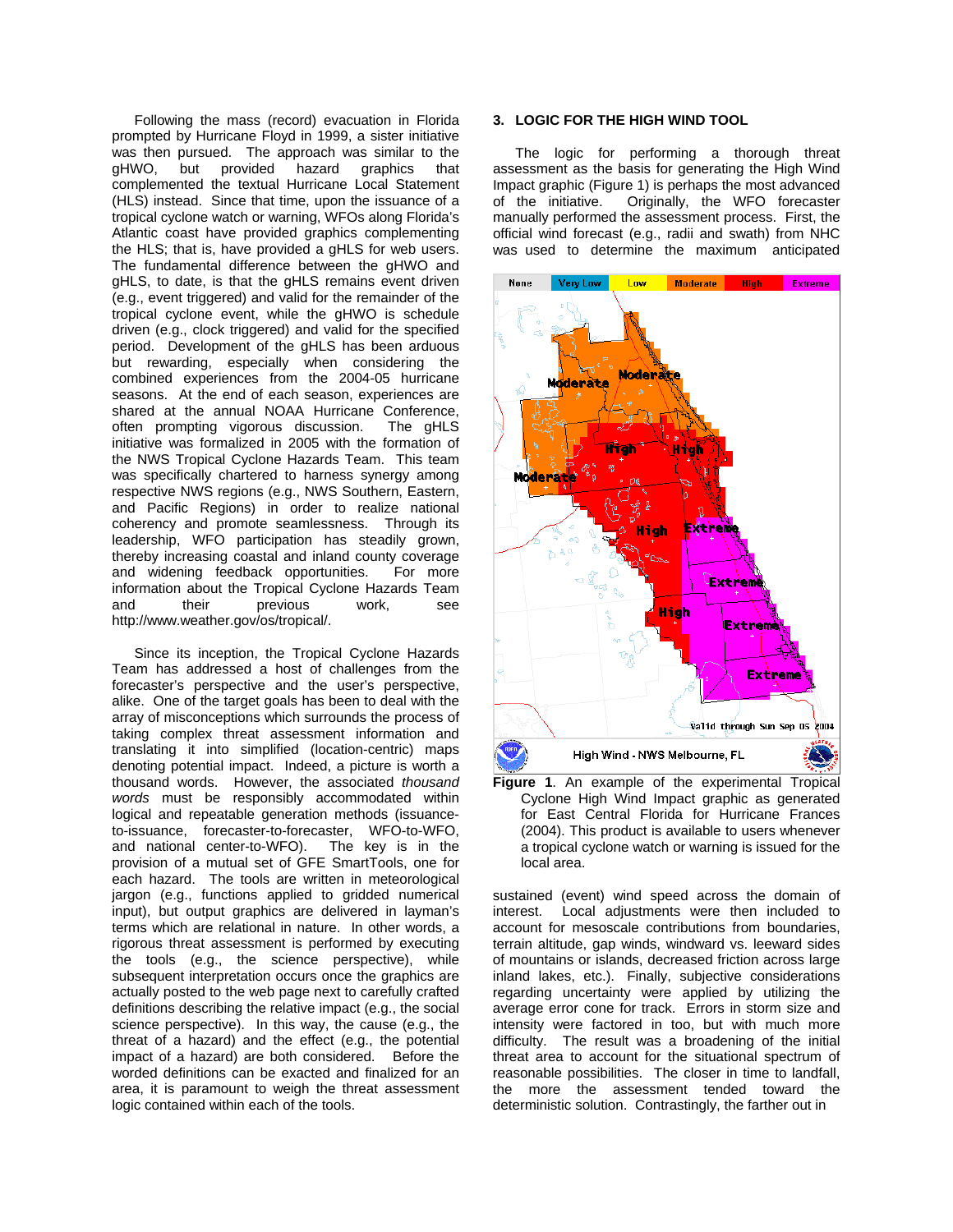

**Figure 2.** An AWIPS example of the cumulative-form 64-knot tropical cyclone wind probabilities valid through 120 hours for Hurricane Charley issued at 1200 UTC, 12 August 2004. The probabilities are also available for 34-knot and 50-knot wind speeds.



**Figure 3.** An example of a first-guess map for Hurricane Charley (2004) using wind speed probabilities such as those depicted in Figure 2. Through compositing techniques, an automated first-guess map can be generated depicting the tropical cyclone high wind impact.

| Wind Speed Probability Thresholds Table |
|-----------------------------------------|
|-----------------------------------------|

| <b>Impact Level</b> | <b>Probability Threshold</b>          |
|---------------------|---------------------------------------|
| <b>Very Low</b>     | > 10% for 34-knot wind                |
| Low                 | > 10% for 50-knot wind                |
| <b>Moderate</b>     | $> 10\%$ for 64-knot wind             |
| <b>High</b>         | $> 15\%$ for 64-knot wind (if Cat. 2) |
| <b>Extreme</b>      | $>$ 25% for 64-knot wind (if Cat. 3+) |

**Table 1**. Threshold values of the cumulative-form probabilities for approximating each of the tropical cyclone high wind impact levels. By incorporating this logic within a SmartTool, reasonable first-guess fields can be generated and provided to forecasters.



**Figure 4**. Interface for the Graphical Forecast Editor (GFE) SmartTool which creates the first-guess field for the tropical cyclone high wind impact graphic.

time, the more important the contribution of forecast uncertainty was to the assessment. This method worked well for years, but relied heavily upon the auspices of the forecaster. Thus, two particular issues were identified which had to be attended. The first was to reduce the overall workload, which was daunting at times, and the second was to minimize the differences in assessment subjectivity among forecasters. As a result, a SmartTool was coded (Santos et al., 2008) using logic that loosely mimics the manual process, but makes creative use of the recently available cumulative-form wind speed probabilities (Knaff and DeMaria, 2005) to account for forecast uncertainty (instead of using the error cone). An example from Hurricane Charley (NOAA, 2006) is shown in Figure 2. The wind speed probabilities became available in 2006, providing a substantial forward integration of NHC probability guidance for WFO-scale threat assessments, and is especially useful as input for the high wind tool. Inherent uncertainties in track, intensity, and size are now routinely integrated without consternation. When executed, the tool smartly composites the 34-, 50-, and 64-knot probabilities to generate a first-guess field for forecaster inspection and fine-tuning (Figure 3). Automated compositing via the tool (Figure 4) highlights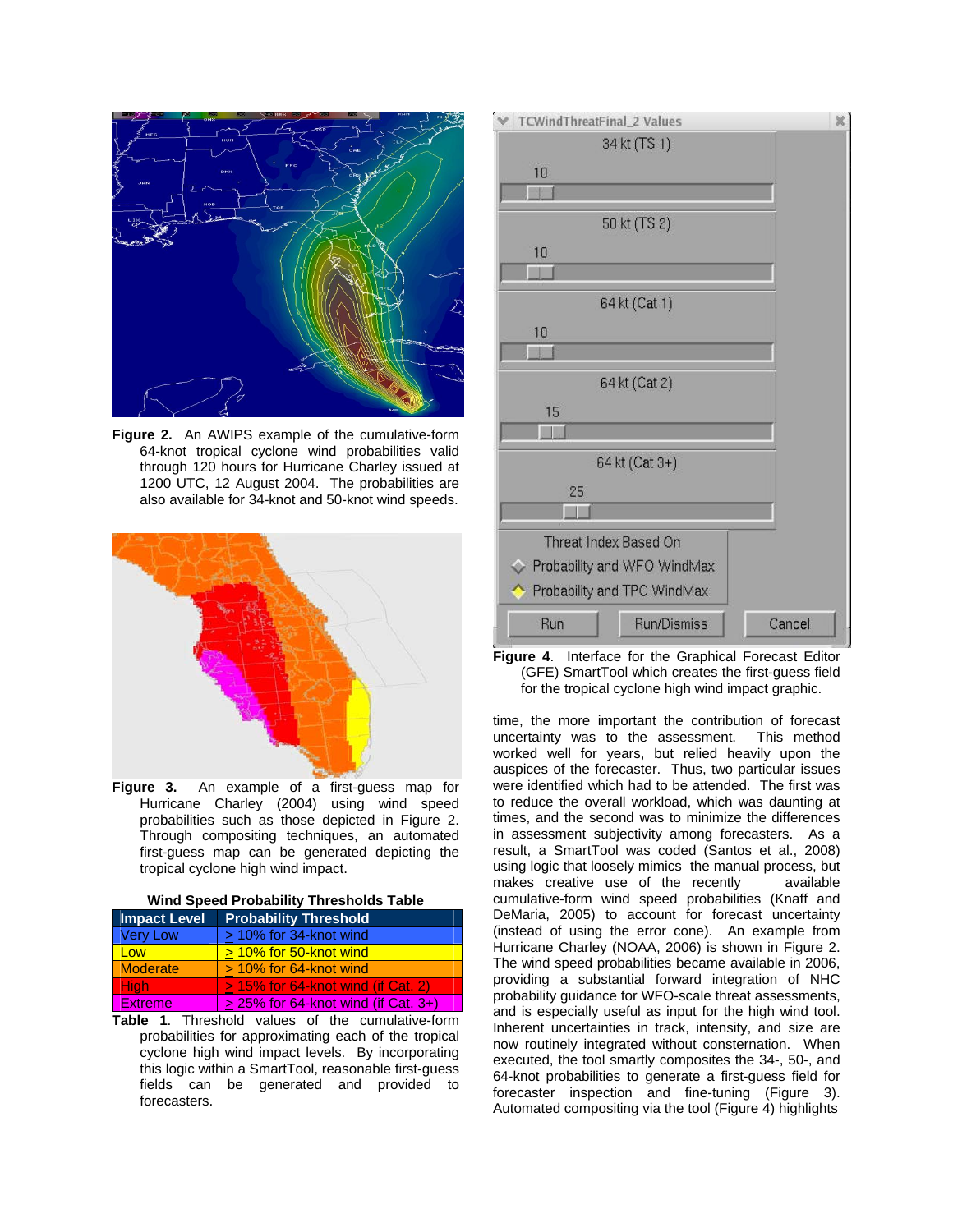| <b>Impact Levels</b> | Description for High Wind - Peninsular Florida                                                                                                                                                                                                                                                                                                                                                                                                                                                                                                                                                                                                                                                                                                                                                                                              |
|----------------------|---------------------------------------------------------------------------------------------------------------------------------------------------------------------------------------------------------------------------------------------------------------------------------------------------------------------------------------------------------------------------------------------------------------------------------------------------------------------------------------------------------------------------------------------------------------------------------------------------------------------------------------------------------------------------------------------------------------------------------------------------------------------------------------------------------------------------------------------|
| <b>Extreme</b>       | Threat: An extreme threat to life and property; the likelihood for major hurricane-<br>$\bullet$<br>force winds (greater than 110 mph) of Category 3, 4, or 5 intensity.<br>Minimum Action: Prepare for the likelihood of extreme to catastrophic wind<br>$\bullet$<br>damage.<br>Potential Impact: An extreme impact to communities within the specified area.<br>$\bullet$<br>Winds capable of causing structural damage to buildings, some with complete wall<br>and roof failures. Complete destruction of mobile homes. Numerous large signs and<br>trees blown down. Many roads impassible due to large debris. Widespread power<br>outages. Damage is consistent with that realized by winds of Category 3, 4, or 5<br>strength on the Saffir-Simpson Scale.                                                                         |
| <b>High</b>          | Threat: A critical threat to life and property; the likelihood for strong hurricane-force<br>$\bullet$<br>winds (96 to 110 mph) of Category 2 intensity.<br>Minimum Action: Prepare for the likelihood of major wind damage.<br>$\bullet$<br>Potential Impact: A high impact to communities within the specified area. Winds<br>capable of causing significant damage to roofing material, doors, fences, and<br>windows of buildings, but with some occurrences of structural damage.<br>Considerable damage to mobile homes. Many large signs and trees blown down<br>with further damage to standing trees. Some roads impassible due to large<br>debris. Widespread power outages. Damage is consistent with that realized by<br>winds of Category 2 strength on the Saffir-Simpson Scale.                                              |
| <b>Moderate</b>      | Threat: A significant threat to life and property; the likelihood for hurricane-force<br>$\bullet$<br>winds (74 to 95 mph) of Category 1 intensity.<br>Minimum Action: Prepare for the likelihood of moderate wind damage.<br>$\bullet$<br>Potential Impact: A moderate impact to communities within the specified area.<br>$\bullet$<br>Winds capable of causing significant damage to mobile homes, especially if<br>unanchored. Some damage to roofing material, doors, fences, and windows of<br>buildings. Several large signs and trees blown down, especially shallow-rooted and<br>diseased trees. A few roads impassible due to large debris. Scattered power<br>outages, but widespread in areas with above ground lines. Damage is consistent<br>with that realized by winds of Category 1 strength on the Saffir-Simpson Scale. |
| Low                  | Threat: An elevated threat to life and property; the likelihood for strong tropical<br>$\bullet$<br>storm-force winds (58 to 73 mph).<br>Minimum Action: Prepare for the likelihood of minor to locally moderate wind<br>$\bullet$<br>damage.<br>Potential Impact: A low impact to communities in the specified area. Winds<br>$\bullet$<br>capable of causing damage to unanchored mobile homes, porches, carports,<br>awnings, pool enclosures and with some shingles blown from roofs. Large branches<br>break off trees, but several shallow-rooted and diseased trees blown down. Loose<br>objects are easily blown about and become dangerous projectiles. Winds<br>dangerous on bridges and causeways, especially for high profile vehicles.<br>Scattered power outages, especially in areas with above ground lines.                |
| <b>Very Low</b>      | Threat: A limited threat to life and property; the likelihood for tropical storm-force<br>$\bullet$<br>winds (39 to 57 mph).<br>Minimum Action: Prepare for the likelihood of minor wind damage.<br>$\bullet$<br>Potential Impact: A very low impact to communities within the specified area.<br>$\bullet$<br>Winds capable of causing damage to carports, awnings, and pool enclosures.<br>Some damage to unanchored mobile homes. Small branches break off trees and<br>loose objects are blown about. Winds becoming dangerous on bridges and<br>causeways, especially for high profile vehicles. Isolated to widely scattered power<br>outages, especially in areas with above ground lines.                                                                                                                                           |
| <b>None</b>          | Threat: No discernable threat to life and property; winds to remain below tropical<br>$\bullet$<br>storm-force, but windy conditions may still be present.<br>Minimum Action: Evaluate personal and community disaster plans and ensure<br>$\bullet$<br>seasonal preparedness activities are complete.<br>Potential Impact: Wind damage is not expected; impact should be negligible.<br>$\bullet$                                                                                                                                                                                                                                                                                                                                                                                                                                          |

**Table 2.** The worded definition (as used for Peninsular Florida) for each impact level of the experimental Tropical Cyclone High Wind Impact graphic. The definitions are graduated and color-coded. Note: The *Very Low* category is optionally included according to each WFO's determination.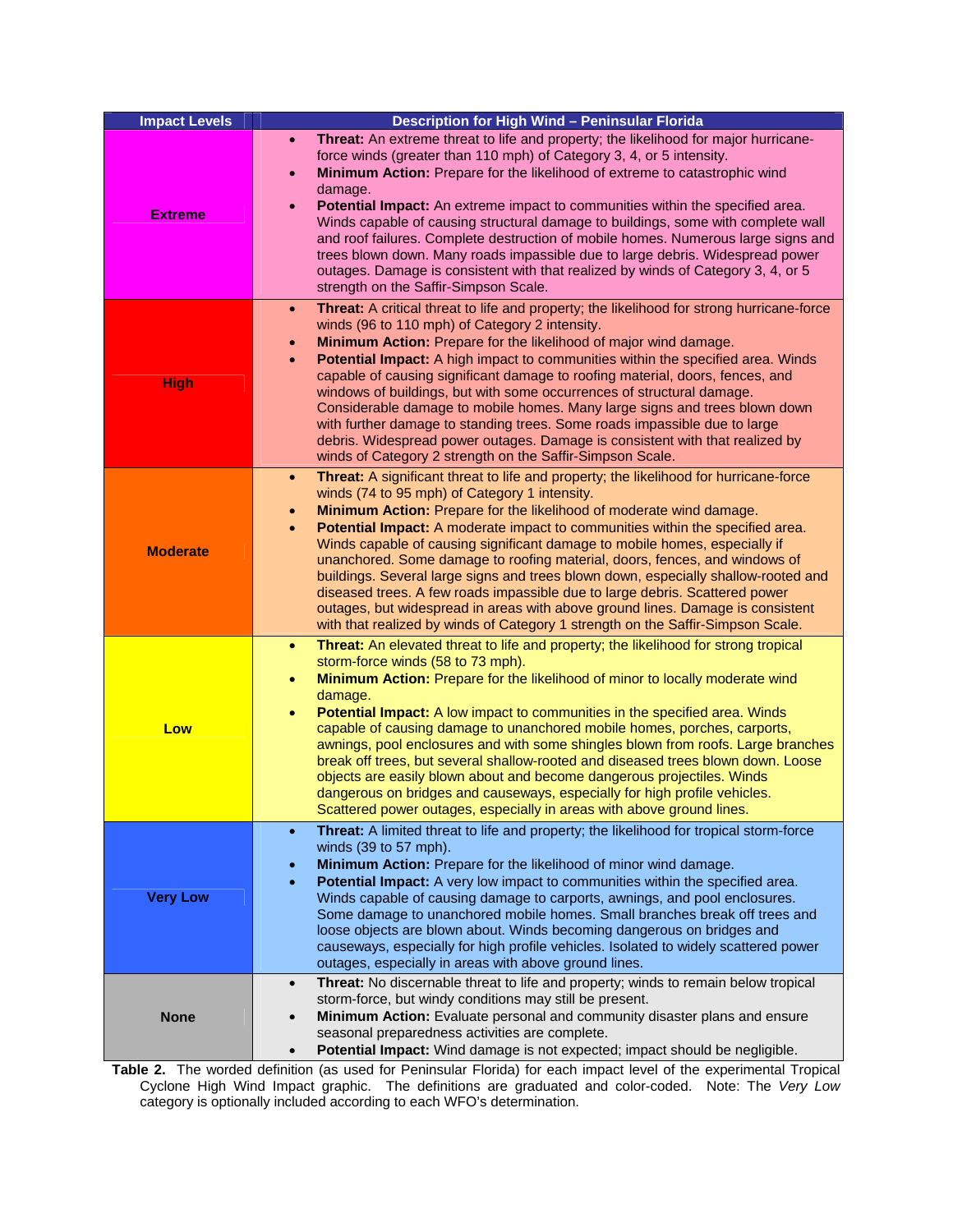geo-spatial areas which exceed the 10 percent threshold for the specified wind speed for tropical storms and category one hurricanes as being very low, low, or moderate in level (Table 1). In order to initialize high and extreme areas, the tool checks to see if the cyclone is forecast to be category 2 or 3+ (major) as depicted in the wind grids. If it is, a higher percentage criterion is applied to the 64-knot probabilities to depict high or extreme levels (Table 1). This approach allows the tool to also distinguish between the strengths of hurricane-force winds of different wind speed categories (e.g., Saffir-Simpson Hurricane Scale). To account for localized wind maxima in the deterministic forecast, the first-guess field can be checked against the forecaster enhanced wind grids to ensure that the depicted levels are consistent with the definitions presented in Table 2.

# **4. LOGIC FOR THE COASTAL FLOODING TOOL**

 The effect of dangerous storm surge waters is still vivid in the minds of those who experienced the devastation and loss of life along the Louisiana and Mississippi gulf coast from Hurricane Katrina (2005). To motivate coastal populations to take early and responsible action whenever tropical cyclones threaten is a noble endeavor, but has yet to be wholly achieved. Until then, it remains incumbent upon NOAA/NWS to engage in applied research measures which go beyond the mere pursuit of increased forecast accuracy, but which also explore effective communication methods. These communication methods must be able to break through the information barrage to concisely interpret a tropical cyclone forecast into a meaningful message. That message should advocate protective actions which are proportional to the event and in a manner relative to a location. Unavoidably, for pre-event storm surge information to be trustworthy under such constraints requires increased complexity during the threat assessment process. That is, in order for the threat assessment to be responsible as to save lives, in situational context, it must introduce additional probabilistic complexities (thus becoming more substantial as to be appropriately thorough). Yet, these probabilistic complexities are being introduced coincident with the call for the public message to be simplified as to be more effective.

 Prior to the 2008 hurricane season, WFO forecasters have had limited availability to real-time storm surge guidance specific to an event. Of course, valuable deterministic guidance has been available from iterative SLOSH (e.g., NOAA's Sea, Lake, and Overland Surges from Hurricanes computer model) runs to assess potential surge waters. For WFOs, the shortcomings of operational surge guidance have been that the guidance was deterministic-only (as based on the latest NHC forecast), furnished only within 24 hours of landfall, and displayable only on a platform separate from that which forecasters routinely use for operations. Consequently, the Hazards Team's efforts to create an elegant SmartTool actually began with the acquisition of essential input data to satisfy the need. Efforts are





currently underway to port deterministic guidance onto the operational platform (e.g., AWIPS) for display and also for subsequent gridded ingest into GFE. This will be a major milestone. Another very important advancement is the operational realization of probabilistic surge guidance as developed by NOAA's Meteorological Development Laboratory (MDL). Essentially, this is an ensemble of SLOSH runs composited across a three-day period that accounts for errors in track, intensity, and size of the cyclone, which, in turn, affects the character of the associated storm surge (Taylor and Glahn, 2008). Probabilistic storm surge will also be ported over to the operational platform for WFO use this season. On AWIPS, the probabilistic storm surge guidance will be depicted in two distinct perspectives. The first perspective is simply the probability of the surge to exceed select heights (e.g., 2 feet, 3 feet, 4 feet, etc., up to 10 feet NGVD). This will be useful for forecasters to advise decisionmakers regarding key decisions about the probability of a certain critical height at a particular location in question (within the resolution of the model). Nonetheless, it is the second perspective that is essential for SmartTool use. It is the 10 percent exceedance height (e.g., the height having a 10 percent chance to be exceeded) as shown in Figure 5. This is a powerful and useful data set since it generally appreciates most event variations except for extreme outlier cases.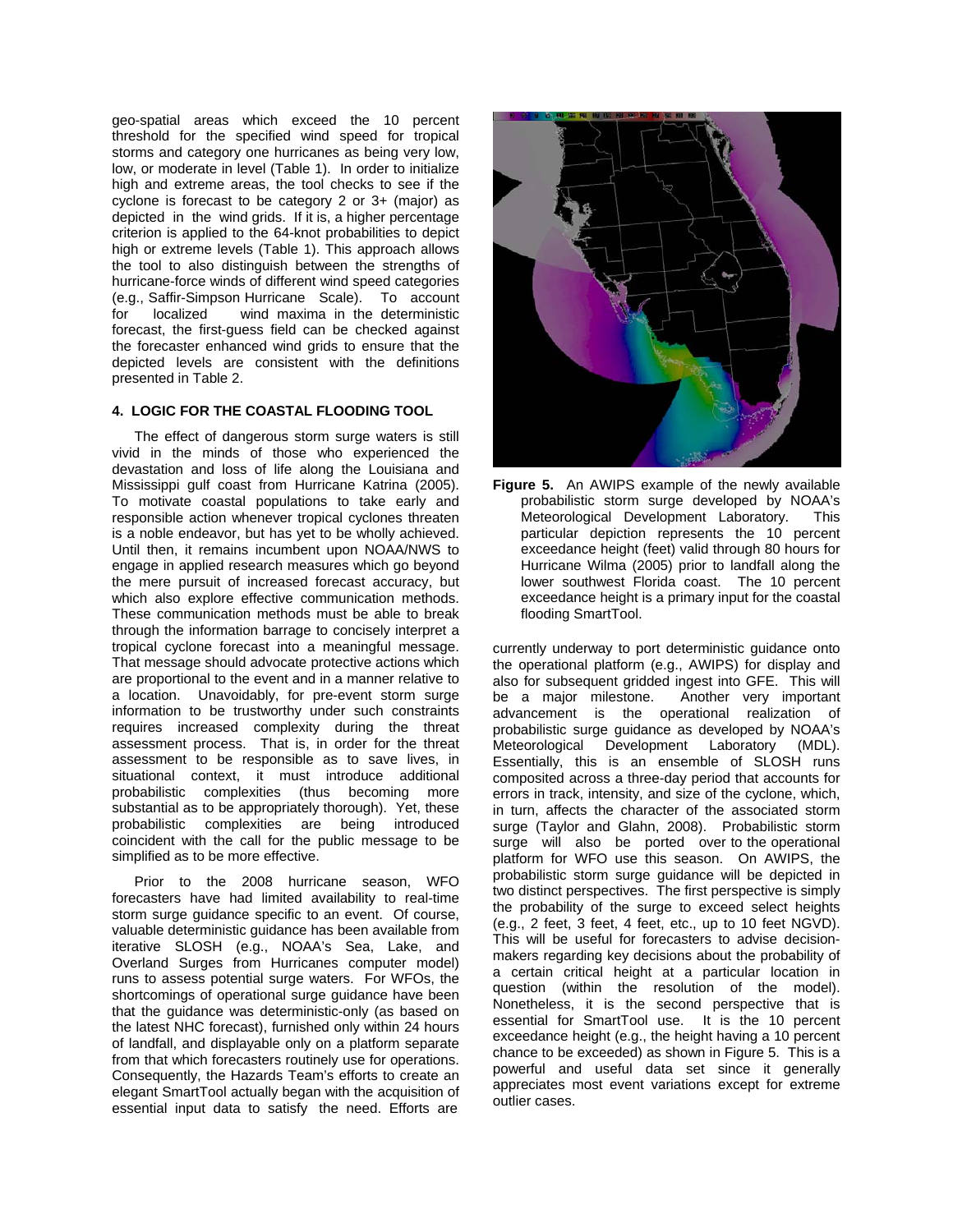#### **Critical Storm Surge Heights Table for Florida**

| <b>Impact Level</b> | 10% Exceedance Height          |  |
|---------------------|--------------------------------|--|
| Very Low            | 10% chance of exceeding 1 foot |  |
| Low                 | 10% chance of exceeding 2 feet |  |
| Moderate            | 10% chance of exceeding 4 feet |  |
| <b>High</b>         | 10% chance of exceeding 6 feet |  |
| <b>Extreme</b>      | 10% chance of exceeding 8 feet |  |

**Table 3**. The threshold values of storm surge height having a 10 percent chance of being exceeded. As shown, the values are calibrated for Peninsular Florida. The table serves as the primary logic for the SmartTool which generates the coastal flooding impact graphic.



**Figure 6.** Interface for the Graphical Forecast Editor (GFE) SmartTool which creates the first-guess field for the tropical cyclone coastal flooding Impact graphic. Forecasters are able to make use of the slider bars to direct output according to regionally or locally determined critical heights. Here the slider bars are set to Peninsular Florida defaults. A slider bar for adding/subtracting tidal influences is also available.

The logic of the coastal flooding SmartTool requires the regional/local identification of critical storm surge heights according to historical experiences of impact. The critical heights for Peninsular Florida are indicated



**Figure 7.** Making use of both deterministic and probabilistic storm surge information, the coastal flood threat tool is able to derive a quality assessment of the storm surge/tide hazard in context of the impending event. This example was generated using input data shown in Figure 5 for Hurricane Wilma (2005). The legend is calibrated according to Florida definitions as presented in Table 4. Lake Okeechobee data is not included here.

in Table 3. The tool first ingests the latest probabilistic guidance from the 10 percent exceedance height and remaps them according to the prescribed heights (e.g., impact levels) as selected via slider bars located on the tool's user interface (Figure 6). Then, if the cyclone is within 24 hours of landfall, it ingests the deterministic surge guidance as a consistency check. Performing a grid to grid comparison, the tool retains the greater of the two heights (deterministic vs. probabilistic) to ensure a responsible threat assessment (Figure 7). Through the tool, users may also add or subtract the effect of tide waters to gain a full expression of storm surge and tide.

Certainly, there are additional issues to confront with regard to the coastal flooding impact graphic. Even so, significant strides have been achieved, bringing excitement to the project. One of the issues revolves around data resolution as finer scale surge data are projected onto a more coarse resolution grid (e.g., 2.5 x 2.5 km) on GFE. As a result, the project team will need to decide whether to apply land and/or water masks or whether to employ the use of predefined edit areas. The current design is not for the coastal flooding impact graphic to serve as an exact inundation map, but rather as a vehicle which motivates coastal communities to relative action. More work is needed here. Another issue is how to deal with inland lakes such as Lake Okeechobee. The deterministic SLOSH runs deliver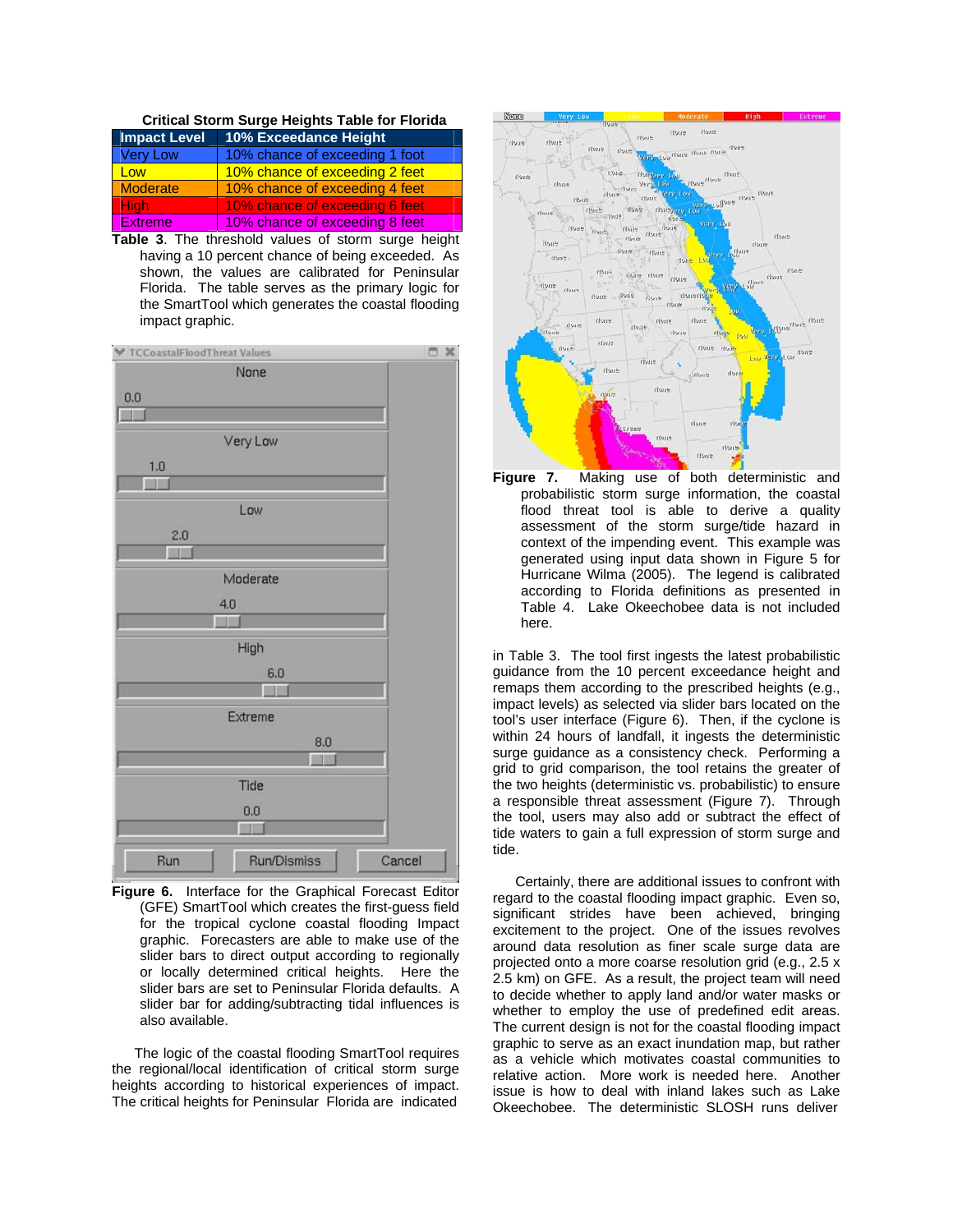| <b>Impact Levels</b> | Description for Coastal Flooding - Peninsular Florida                                                                                                                                                                                                                                                                                                                                                                                                                                                                                                                                                                                                                                                                                                                                                                                                                                                                                                                                                                                                                                |  |  |
|----------------------|--------------------------------------------------------------------------------------------------------------------------------------------------------------------------------------------------------------------------------------------------------------------------------------------------------------------------------------------------------------------------------------------------------------------------------------------------------------------------------------------------------------------------------------------------------------------------------------------------------------------------------------------------------------------------------------------------------------------------------------------------------------------------------------------------------------------------------------------------------------------------------------------------------------------------------------------------------------------------------------------------------------------------------------------------------------------------------------|--|--|
| <b>Extreme</b>       | Threat: An extreme threat to life and property; the likelihood for storm surge and<br>$\bullet$<br>storm tide waters of 8 feet or higher.<br>Minimum Action: Prepare for the likelihood of extreme to catastrophic coastal<br>$\bullet$<br>flood damage.<br>Potential Impact: An extreme impact to communities in the specified area.<br>$\bullet$<br>Coastal flooding capable of causing widespread inundation of the surge zone by<br>sea water, possibly reaching several miles inland for low-lying areas. Extreme<br>beach erosion with several new inland cuts likely created. Many large sections of<br>near-shore roads washed out and/or low-lying escape routes roads flooded.<br>Powerful scouring surge waters and intense battering wind waves breaching dunes<br>and seawalls in widespread locations to result in structural damage to numerous<br>shoreline buildings, with several washing into the sea. Damage accentuated from<br>considerable floating debris. Extensive damage to marinas, docks, and piers.<br>Numerous small craft broken away from moorings. |  |  |
| <b>High</b>          | Threat: A critical threat to life and property; the likelihood for storm surge and storm<br>$\bullet$<br>tide waters of 6 to 8 feet.<br>Minimum Action: Prepare for the likelihood of major storm surge damage.<br>$\bullet$<br>Potential Impact: A high impact to communities in the specified area. Coastal<br>$\bullet$<br>flood waters capable of causing partial inundation of the surge zone by sea water,<br>especially for low-lying areas. Severe beach erosion. Several sections of near-<br>shore roads washed out and/or low-lying escape roads flooded. Scouring surge<br>waters and battering wind waves breaching dunes and seawalls in scattered<br>locations to result in structural damage to several shoreline buildings, with a few<br>washing into the sea. Damage accentuated by floating debris. Damage to<br>marinas, docks, and piers. Several small craft broken away from moorings,<br>especially in unprotected anchorages.                                                                                                                              |  |  |
| <b>Moderate</b>      | Threat: A significant threat to life and property; the likelihood for storm surge and<br>$\bullet$<br>storm tide waters of 4 to 6 feet.<br>Minimum Action: Prepare for the likelihood of moderate storm surge damage.<br>$\bullet$<br>Potential Impact: A moderate impact to communities in the specified area. Coastal<br>$\bullet$<br>flood waters capable of causing major beach erosion. A few sections of near-shore<br>escape roads weakened or washed out, especially in historically vulnerable low<br>spots. Surge waters and wind waves breaching dunes and seawalls in scattered<br>locations to result in structural damage to a few shoreline buildings, mainly in<br>historically vulnerable spots. Minor damage to marinas, docks, and piers. A few<br>small craft broken away from moorings, especially in unprotected anchorages.                                                                                                                                                                                                                                   |  |  |
| Low                  | Threat: An elevated threat to life and property; the likelihood for storm surge and<br>$\bullet$<br>storm tide waters of 2 to 4 feet.<br>Minimum Action: Prepare for the likelihood of minor storm surge damage.<br>$\bullet$<br>Potential Impact: A low impact to communities in the specified area. Coastal flood<br>$\bullet$<br>waters capable of causing moderate to locally major beach erosion. Very heavy<br>surf breaching dunes in isolated locations, mainly in historically vulnerable spots.                                                                                                                                                                                                                                                                                                                                                                                                                                                                                                                                                                            |  |  |
| <b>Very Low</b>      | Threat: A limited threat to life and property; the likelihood for storm surge and storm<br>$\bullet$<br>tide waters of 2 feet or less.<br>Minimum Action: Prepare for the likelihood of minor storm surge damage.<br>Potential Impact: A very low impact to communities in the specified area. Coastal<br>$\bullet$<br>flood waters capable of causing heavy surf and moderate beach erosion.                                                                                                                                                                                                                                                                                                                                                                                                                                                                                                                                                                                                                                                                                        |  |  |
| <b>None</b>          | Threat: No discernable threat to life and property; no surge waters expected.<br>$\bullet$<br>Minimum Action: Evaluate personal and community disaster plans and ensure<br>$\bullet$<br>seasonal preparedness activities are complete.<br>Potential Impact: Coastal flooding is not expected; impact should be negligible.<br>$\bullet$<br>Surf conditions may still be rough with minor beach erosion.                                                                                                                                                                                                                                                                                                                                                                                                                                                                                                                                                                                                                                                                              |  |  |

**Table 4.** The worded definition (as used for Peninsular Florida) for each impact level of the experimental Tropical Cyclone Coastal Flooding Impact graphic. The definitions are graduated and color-coded. Note: The *Very Low* category is optionally included according to each WFO's determination.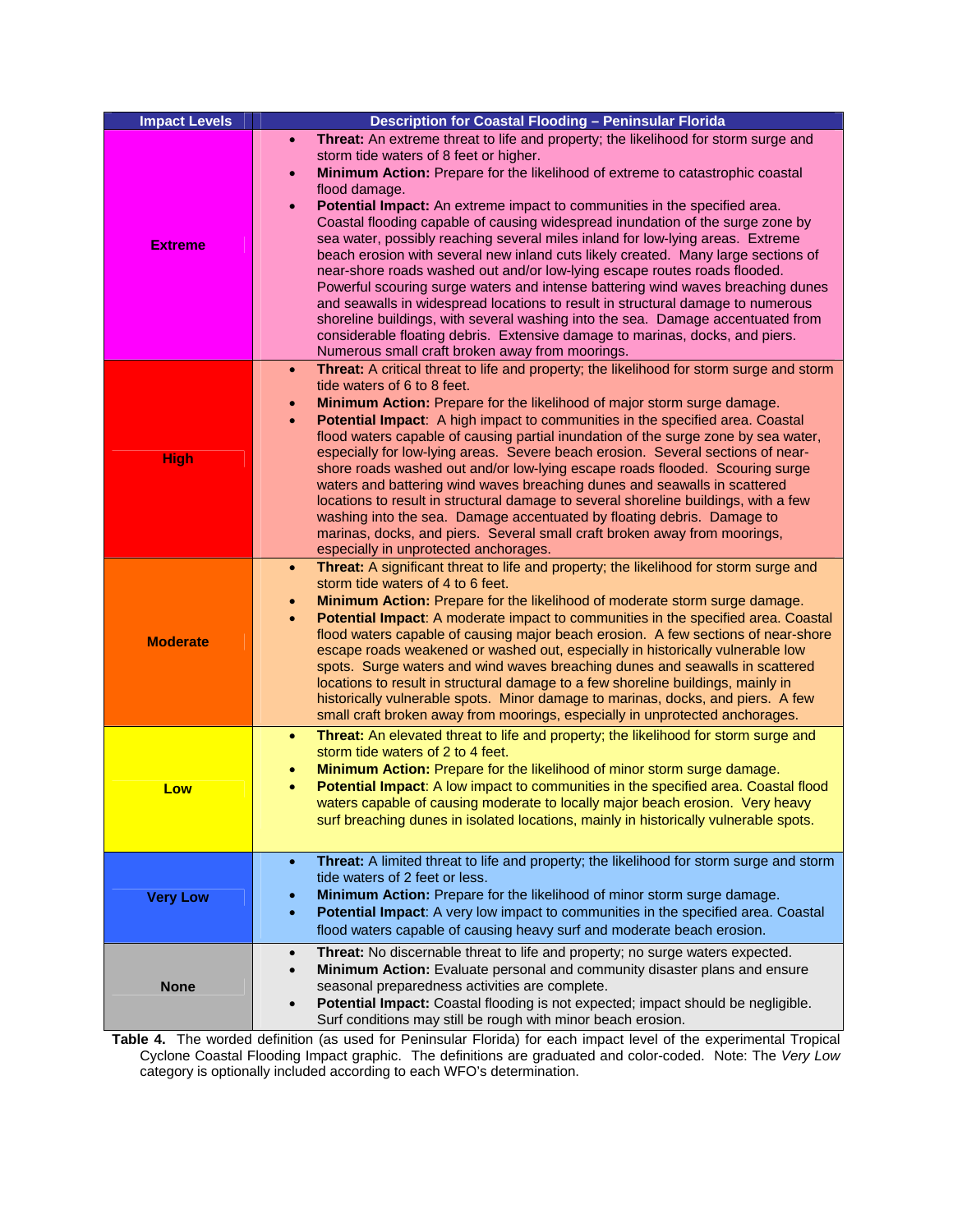water heights with respect to the vertical datum (NAVD88) that are basically relative to sea level, while the probabilistic guidance for the lake is relative to the current lake level (e.g., the initial lake level is subtracted out to get surge above lake level). An enhanced version of the tool has been coded for WFOs Miami and Melbourne to adequately handle Lake Okeechobee. Too, specific worded definitions of potential impact will need to be crafted separately for Lake Okeechobee and the Hoover Dyke.

### **5. LOGIC FOR THE INLAND FLOODING TOOL**

 Performing an automated, yet thorough, threat assessment for inland flooding has proven to be difficult. There are important matters related to the effects of torrential rain which must be dealt with either directly or indirectly. For instance, should river flooding be incorporated into the assessment scheme? Certainly, the negative impacts of river flooding can be overwhelming, especially when considering the longer term duration potential. In fact, the worst river flooding may occur after the tropical cyclone has exited the area as flood waters crest downstream. Because of this, it was decided not to include river flooding within the tool. Potential impacts from this hazard are more appropriately addressed through the AHPS (Advanced Hydrologic Prediction Service) web sites maintained by NWS River Forecast Centers.

| FRP       |          |             | <b>QPF/FFG Ratio</b> |              |            |
|-----------|----------|-------------|----------------------|--------------|------------|
|           | $0 - 74$ | $.75 - .99$ |                      | $1.0 - 1.99$ | > 2.0      |
| $0 - 4%$  | None     | Vrv Low     |                      | Low          | <b>Mod</b> |
| $5 - 9%$  | 'rv Low  |             | Low                  | Mod          | Hiah       |
| $10 - 4%$ | Low      |             | <b>Mod</b>           | <b>High</b>  | Extrm      |
| 15 - 100% | Mod      |             | Hiah                 | Extrm        | Extrm      |

**Table 5**. The initial logic for the inland flooding tool for tropical cyclones. Values across the top represent the ratio of the WFO quantitative precipitation forecast to flash flood guidance. Values down the left side represent excessive rainfall probabilities as provided by the HPC.

The inland flooding tool focuses on flooding that is more rapid in nature from the shorter-term effects of intense tropical rain. To execute, the tool requires gridded inputs characterizing the atmosphere's ability to produce excessive rainfall and how the ground terrain will handle it if realized. It is fortunate that the HPC is now releasing excessive rainfall potential (ERP) outlooks in probabilistic form for the CONUS. The outlooks are probability products which express the risk of excessive rain. They are temporally and spatially coarse in resolution, but provide an optimum starting place. On contoured maps, a slight risk is indicated whenever probabilities are between 5 to 10 percent. Likewise, a moderate risk is indicated whenever probabilities are between 10 to 15 percent, while a high risk is yielded with probabilities greater

than 15 percent. Probabilities less than 5 percent may be noteworthy for isolated flood problems with users referred to elaboration in the text. If there is a chance that the accumulated rainfall may exceed 5 inches, then the area is hatched. The ERP is now flowing across the AWIPS product stream and is available in gridded form for GFE use.

Another important input to the tool is the WFObased quantitative precipitation forecast (QPF) as compared to the flash flood guidance (FFG). This ratio provides an estimate of the magnitude of the situational flooding potential. Although heavy rain may still occur, a non-event is indicated whenever the QPF/FFG ratio is less than 0.75. Values of 0.75 to 1.0, 1.0 to 1.5, 1.5 to 2.0, and > 2.0 indicate the flooding potential becoming a concern, minor, moderate, and major, respectively. These ratios may be empirically adjusted and locally tuned as more experience is gained. Of course, of concern is the current nature of FFG since it is not readily available in gridded form and must be derived from the countybased tabular product. The availability of true gridded FFG is being addressed for a variety of applications and initiatives, with hopes by the Tropical Cyclone Hazards Team that it will eventually become available for this application too. However, FFG values are subject to change as the heavy rain begins to fall. For any singular six-hour period that matches the corresponding QPF window, the ratios seem to perform well. But for longer periods of rain that extend well beyond a six-hour window, the ratios may suffer from cumulative effects as the FFG values decrease to unknown numbers. This is further compounded by events that last longer than one day.

The logic of the inland flooding tool is the least mature of the hazard tools for the 2008 season and will require forecaster attention and feedback during operational testing. The initial version uses the lookup table as shown in Figure 5 with over-emphasis on Day 1. It is important that forecasters understand this. Manual modifications will be necessary until a more mature version can be fielded.

# **6. LOGIC FOR THE TORNADO TOOL**

 Although there are obvious contingents of the associated tornado threat relative to innate forecast errors with a tropical cyclone, it is important that expressions of threat (and potential impact) be similar to other tornado situations. The threat assessment approach for tornadoes associated with a passing outer rainband from a tropical cyclone shouldn't be altogether different from that with a passing squall line associated with a mid-latitude cyclone. WFO-based climatologies and statistics can be very helpful in the assessment process. Yet, it is the buoyancy and shear characteristics of the local atmosphere which dictate the tornado potential (McCaul, 1991; Spratt et al., 1997; Edwards and Pietrycha, 2006). The ability for a tropical cyclone to be a tornado-producer is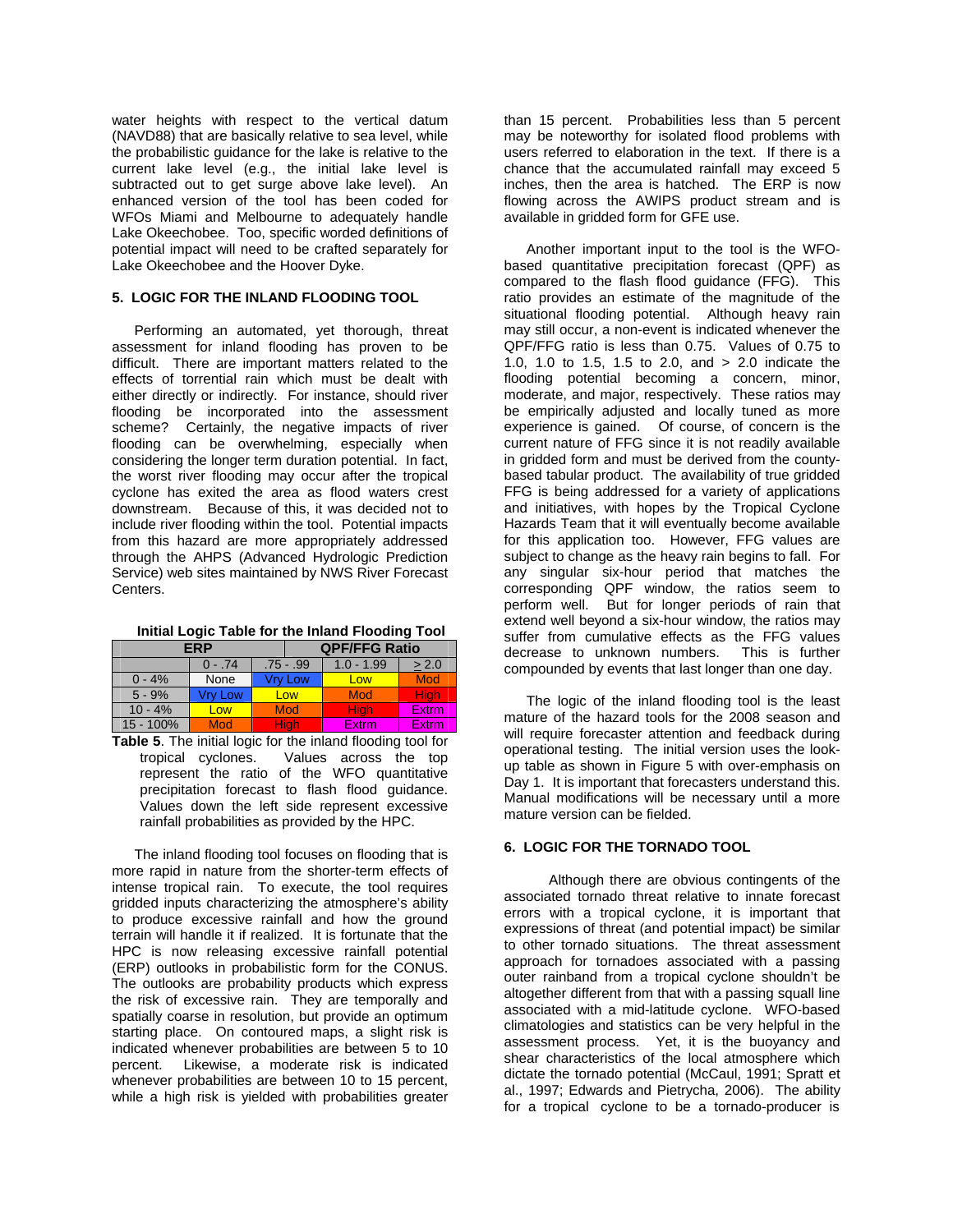| <b>Probability</b> | <b>Tornado</b>  |                    |  |
|--------------------|-----------------|--------------------|--|
|                    | Non-significant | <b>Significant</b> |  |
| $< 2\%$            | None            |                    |  |
| 2 to $4%$          | <b>Very Low</b> |                    |  |
| 5 to 14%           | Low             |                    |  |
| 15 to 29%          | <b>Moderate</b> |                    |  |
| 30 to 44%          |                 | <b>High</b>        |  |
| >45%               |                 | <b>Extreme</b>     |  |

**Initial Logic Table for the Tornado Tool** 

**Table 6**. The initial logic for the tornado tool for tropical cyclones. Threshold values are similar to those used by the SPC to foster consistency.



**Figure 8.** Interface for the Graphical Forecast Editor (GFE) SmartTool which creates the first-guess field for the tropical cyclone tornado impact graphic. Forecasters are able to make use of the slider bars to direct output according to critical probability thresholds. Default values are similar to those used by the Storm Prediction Center.

assessed as to whether there is potential for isolated vs. multiple tornadoes and whether a realized vortex in contact with the ground can become significant in its classification (e.g., an EF2 or greater on the Enhanced Fujita scale). Of course, this is a challenging task.

Since a mantra of the Tropical Cyclone Hazards Team is to use probabilistic guidance where it already exists, it seemed prudent to develop tool logic which starts by incorporating the probabilistic guidance provided by the SPC. Although somewhat coarse in temporal and spatial resolution, the SPC tornado probabilities do offer an initial assessment that is also graduated based on the likelihood of tornado

occurrence. There is a bit of a dilemma, however, when attempting to account for magnitude such as the automated deciphering of SPC hatched areas where at least a 10 percent chance of a significant tornado exists. As it stands now in its initial release, the tornado tool (Figure 8) simply ingests the tornado probabilities (as configured in gridded form) and returns a first-guess assessment to the WFO forecaster for final tweaking. Table 6 outlines the basis of this (early) logic. As the tool matures, it will need to adequately appreciate both Day 1 and Day 2 probabilistic outlooks to fully cover the temporal aspect of the event.

#### **7. SUMMARY**

Associated logic has been presented for four separate SmartTools which, when executed, provide an automated threat assessment for tropical cyclone high winds, coastal flooding, inland flooding, and tornadoes that is consistent and coherent. The presented logic represents Version 1.x of each of the tools, with future enhancements likely to come about as situational experience necessitates and guides their maturity. Using these tools will minimize the manual workload when performing threat assessments toward the provision of (experimental) tropical cyclone impact graphics.

These graphics speak effectively to users of varying sophistication. They are useful for motivating less-sophisticated users to action regarding preparedness activities by helping to overcome information paralysis. They also highlight the minimum recommended actions which should be taken according to generalized impact descriptions that are based on outcomes from past events. For more sophisticated users, this product serves as an excellent starting point for critical decision-making, and is an exceptional briefing tool. In gridded form, it can be ingested into Geographic Information Systems to address specific vulnerabilities, in context of the actual meteorological situation, for a more detailed assessment of the potential impact from a particular hazard. For example, upon the issuance of a tropical cyclone watch or warning, a family might investigate the high wind impact graphic to determine the extent to which their personal and community interests are being threatened. More so, government officials at all levels would have greater indication of the extent to which their jurisdictions are being threatened, as well as those areas in danger of being hardest hit. Response and recovery resources can be better positioned and managed, with other resources safely secured. Interestingly, the provision of impact graphics is consistent with the vision of the WAS\*IS working group to change the weather enterprise by comprehensively and sustainably integrating social science into meteorological research and practice. For more information about WAS\*IS, see http://www.sip.ucar.edu/wasis/objectives.jsp.